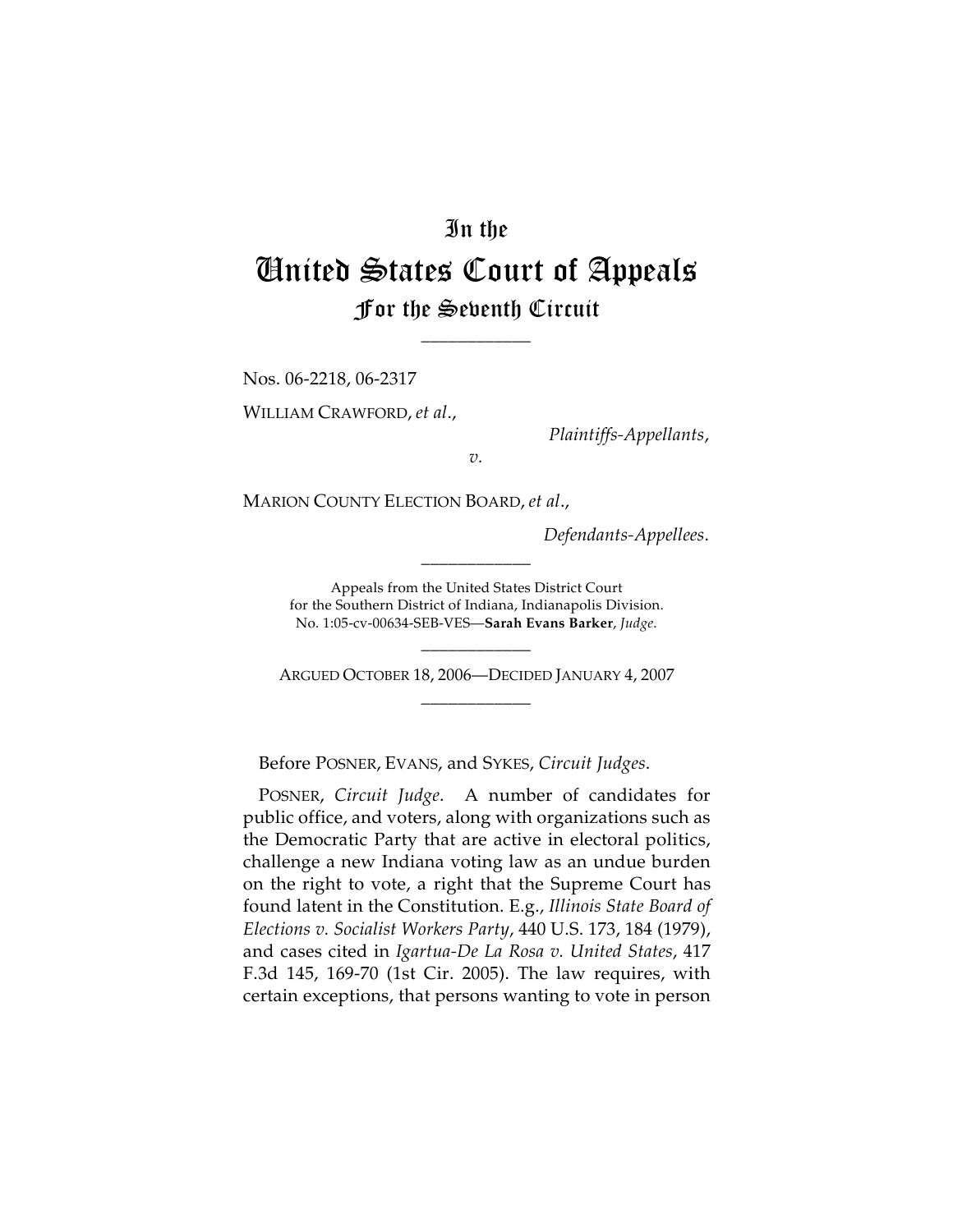in either a primary or a general election must present at the polling place a government-issued photo ID (see Ind. Code § 3-5-2-40.5), Ind. Code §§ 3-10-1-7.2, 3-11-8-25.1), unless the person either wants to vote by absentee ballot (and is eligible to do so) or lives in a nursing home. Ind. Code §§ 3-11-8-25.1(e), 3-11-10-1.2. The district court granted summary judgment for the defendants. *Indiana Democratic Party v. Rokita,* 2006 U.S. Dist. LEXIS 20321 (N.D. Ind. Apr. 14, 2006).

Until the new law went into effect, someone who wanted to vote in person and was not voting for the first time just had to sign the poll book at the polling place; "there would generally be a photographic copy of the signature [on file] that would be compared" by the staff with the signature in the poll book. *Id.* at \*18-\*19. The new law's requirement that the would-be voter present a government-issued photo ID, such as a passport or a driver's license, is no problem for people who have such a document, as most people do. Nor is it a problem for people who vote by absentee ballot or who live in nursing homes—and anyone 65 or over can vote by absentee ballot. But what about people who do not have photo IDs and must vote in person, if they vote at all, because they don't live in nursing homes and are ineligible to cast absentee ballots, though the eligibility requirements are not stringent (see Ind. Code § 3-11-10-24, and compare *Griffin v. Roupas*, 385 F.3d 1128, 1129 (7th Cir. 2004), discussing the Illinois requirements)? They can get a photo ID from the Indiana motor vehicle bureau by presenting their birth certificate (or certificate of naturalization if they were born outside the United States) or a certified copy, plus a document that has their name and address on it, such as a utility bill. Both the indigent and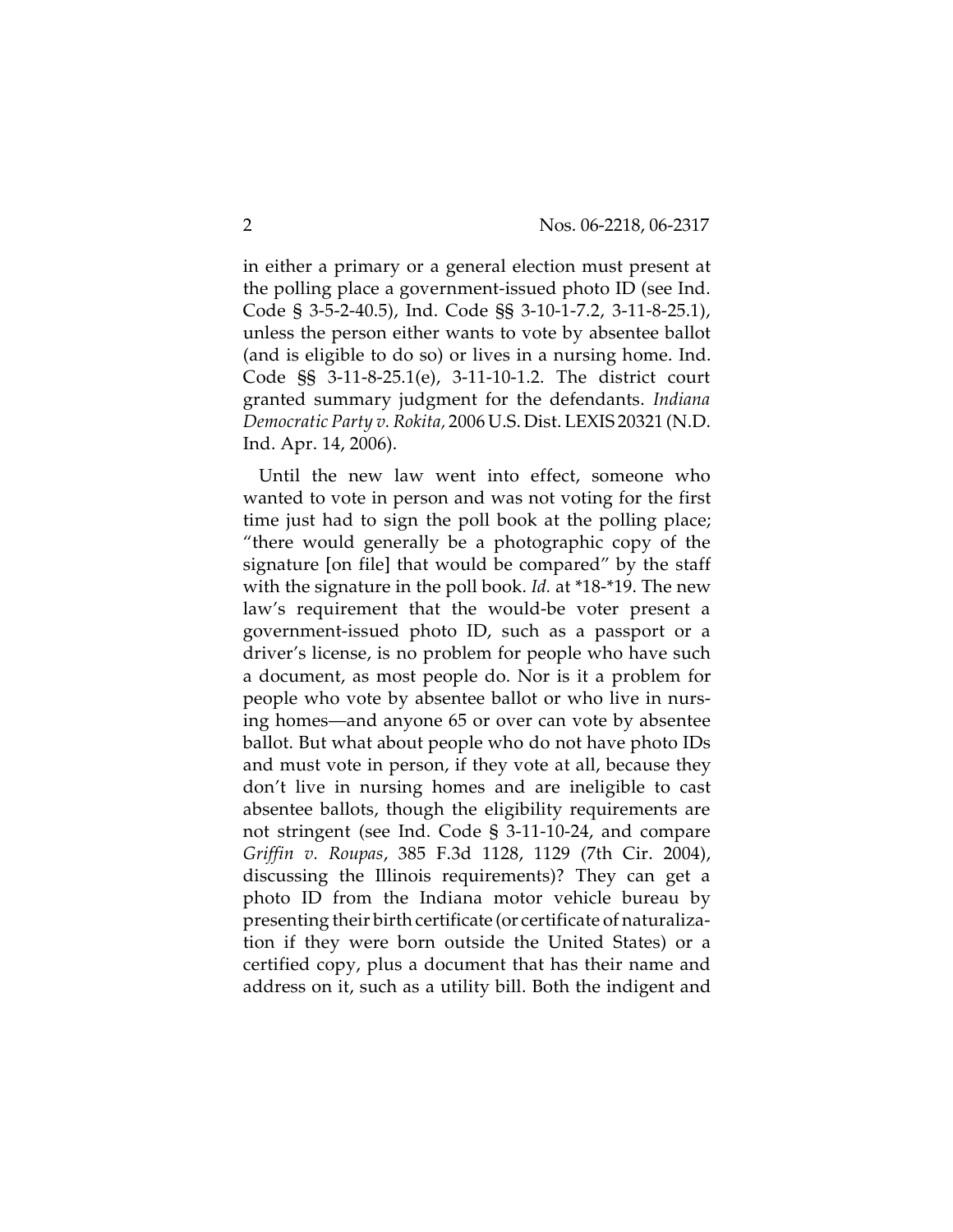the nonindigent who does not have (or have with him) a photo ID can, if challenged, cast a provisional ballot and then has 10 days either to file an indigency affidavit or to procure a photo ID. Ind. Code §§ 3-11.7-5-2.5, 3-11-8-23, 3- 11-8-25.1.

Even though it is exceedingly difficult to maneuver in today's America without a photo ID (try flying, or even entering a tall building such as the courthouse in which we sit, without one; see *United States v. Smith*, 426 F.3d 567 (2d Cir. 2005)), and as a consequence the vast majority of adults have such identification, the Indiana law will deter some people from voting. A great many people who are eligible to vote don't bother to do so. Many do not register, and many who do register still don't vote, or vote infrequently. The benefits of voting to the individual voter are elusive (a vote in a political election rarely has any *instrumental* value, since elections for political office at the state or federal level are never decided by just one vote), and even very slight costs in time or bother or out-of-pocket expense deter many people from voting, or at least from voting in elections they're not much interested in. So some people who have not bothered to obtain a photo ID will not bother to do so just to be allowed to vote, and a few who have a photo ID but forget to bring it to the polling place will say what the hell and not vote, rather than go home and get the ID and return to the polling place.

No doubt most people who don't have photo ID are low on the economic ladder and thus, if they do vote, are more likely to vote for Democratic than Republican candidates. Exit polls in the recent midterm elections show a strong negative correlation between income and voting Democratic, with the percentage voting Democratic rising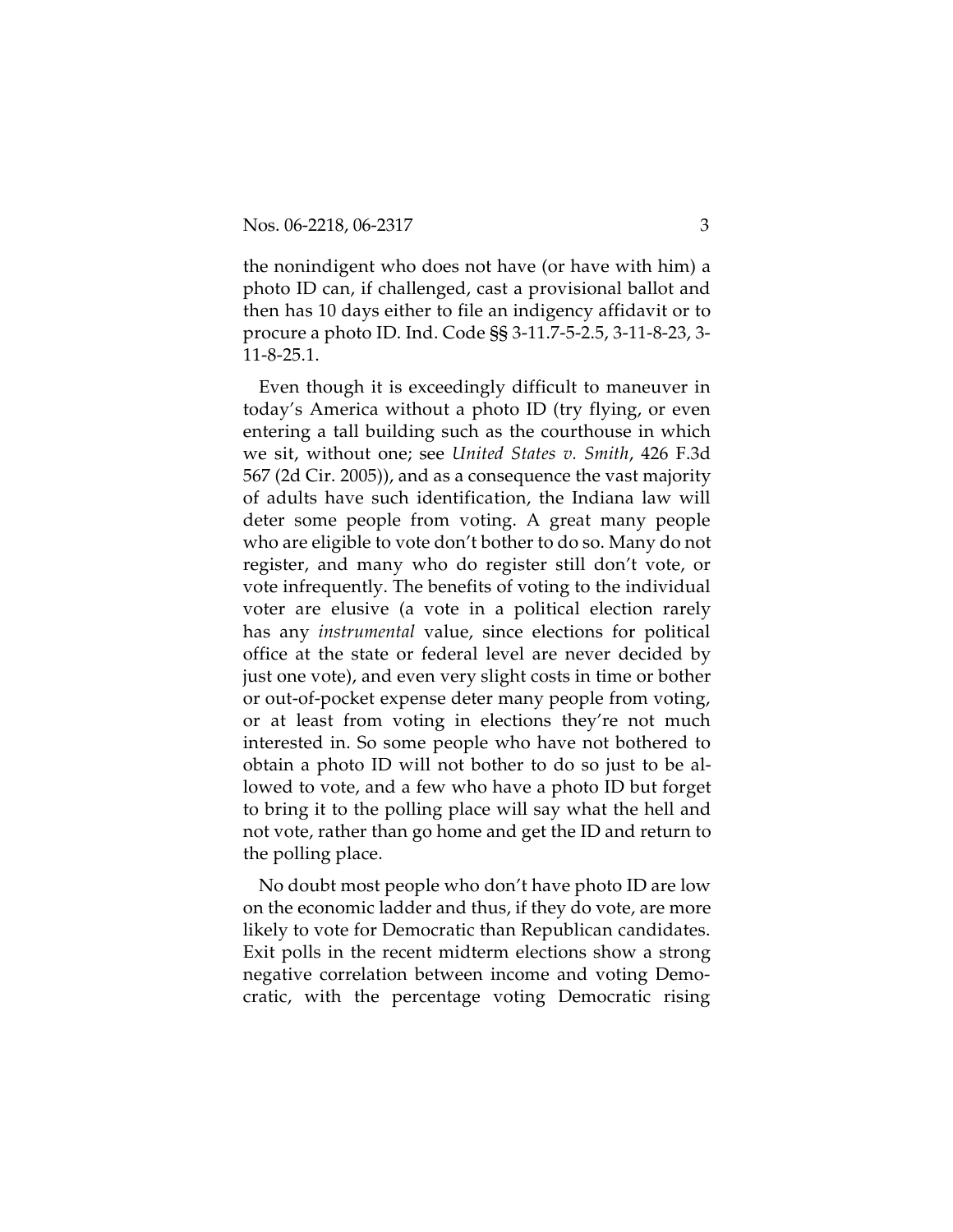from 45 percent for voters with an income of at least \$200,000 to 67 percent for voters having an income below \$15,000. "Exit Polls," http://www.cnn.com/ELECTION/ 2006/pages/results/states/US/H/00/epolls.0.html; see also Jeffrey M. Stonecash, *Class and Party in American Politics* 114 (2000) (tab. 5.7). Thus the new law injures the Democratic Party by compelling the party to devote resources to getting to the polls those of its supporters who would otherwise be discouraged by the new law from bothering to vote. See *Havens Realty Corp v. Coleman*, 455 U.S. 363, 378 (1982); *Smith v. Boyle*, 144 F.3d 1060, 1061- 63 (7th Cir. 1998). The fact that the added cost has not been estimated and may be slight does not affect standing, which requires only a minimal showing of injury. *Friends of the Earth, Inc. v. Laidlaw Environmental Services (TOC),* Inc., 528 U.S. 167, 180-84 (2000); *United States v. Students Challenging Regulatory Agency Procedures (SCRAP)*, 412 U.S. 669, 690 n. 14 (1973); *520 Michigan Avenue Associates, Ltd. v. Devine*, 433 F.3d 961, 962-63 (7th Cir. 2006); *Baur v. Veneman*, 352 F.3d 625, 633-34 (2d Cir. 2003). The Democratic Party also has standing to assert the rights of those of its members who will be prevented from voting by the new law. *Sandusky County Democratic Party v. Blackwell*, 387 F.3d 565, 573-74 (6th Cir. 2004); see also *Hunt v. Washington State Apple Advertising Comm'n*, 432 U.S. 333, 343 (1977).

The standing of the many other plaintiffs in these consolidated suits—candidates, voters, organizations—is less certain, but need not be addressed. Only injunctive relief is sought, and for that only one plaintiff with standing is required; and the Democratic Party has standing. *Texas Democratic Party v. Benkiser*, 459 F.3d 582, 585-86 (5th Cir. 2006); *Schulz v. Williams*, 44 F.3d 48, 50-53 (2d Cir. 1994); *Owen v. Mulligan*, 640 F.2d 1130, 1131-33 (9th Cir. 1981); see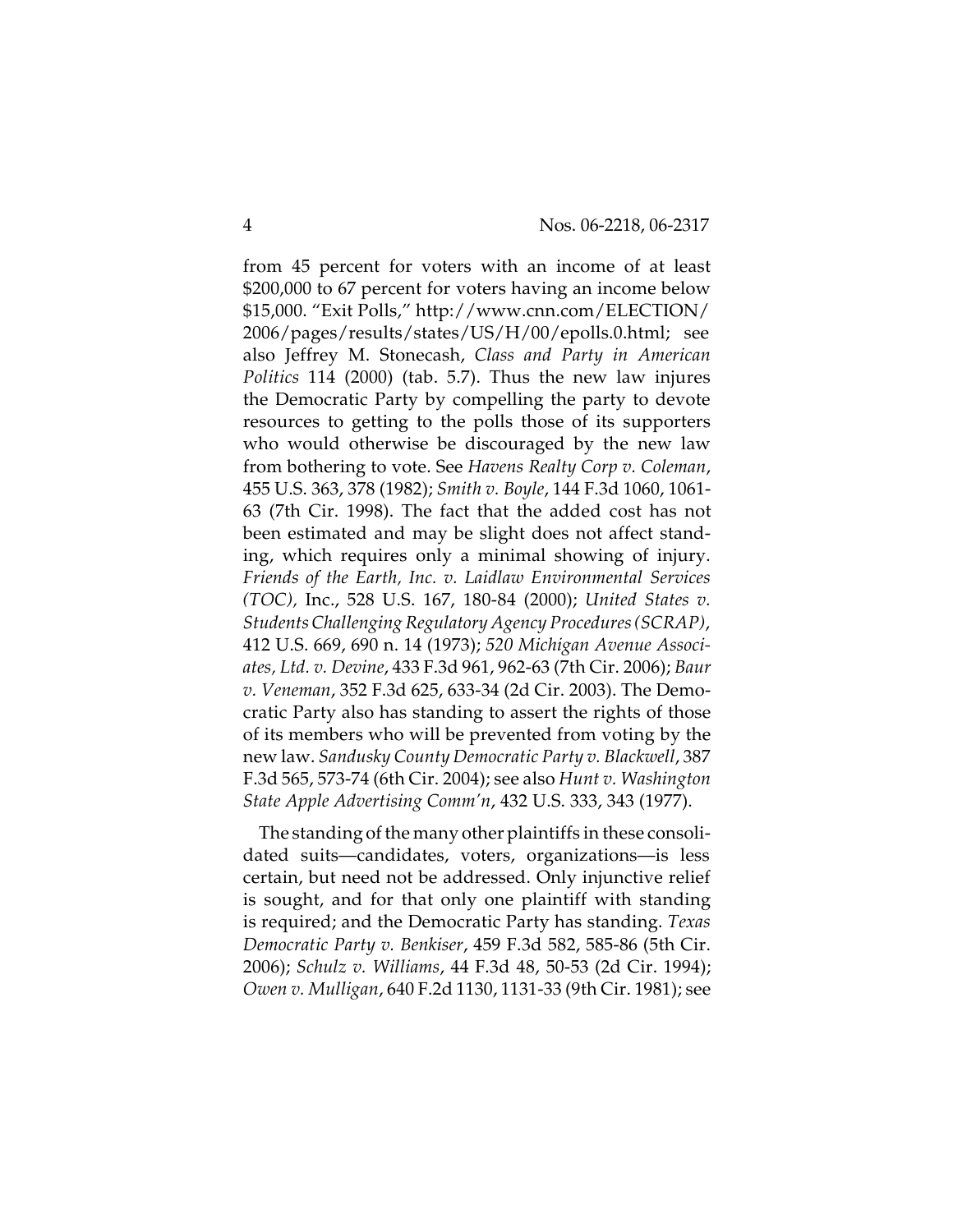*Libertarian Party v. Rednour*, 108 F.3d 768, 770 (7th Cir. 1997).

But there is something remarkable about the plaintiffs considered as a whole, which will provide the transition to our consideration of the merits. There is not a single plaintiff who intends not to vote because of the new law—that is, who would vote were it not for the law. There are plaintiffs who have photo IDs and so are not affected by the law at all and plaintiffs who have no photo IDs but have not said they would vote if they did and so who also are, as far as we can tell, unaffected by the law. There thus are no plaintiffs whom the law will deter from voting. No doubt there are at least a few such people in Indiana, but the inability of the sponsors of this litigation to find any such person to join as a plaintiff suggests that the motivation for the suit is simply that the law may require the Democratic Party and the other organizational plaintiffs to work harder to get every last one of their supporters to the polls.

The fewer the people who will actually disfranchise themselves rather than go to the bother and, if they are not indigent and don't have their birth certificate and so must order a copy and pay a fee, the expense of obtaining a photo ID, the less of a showing the state need make to justify the law. The fewer people harmed by a law, the less total harm there is to balance against whatever benefits the law might confer. The argument pressed by the plaintiffs that any burden on the right to vote, however slight it is or however meager the number of voters affected by it, cannot pass constitutional muster unless it is shown to serve a compelling state interest was rejected in *Burdick v. Takushi*, 504 U.S. 428, 433-34 (1992). The Court said that "election laws will invariably impose some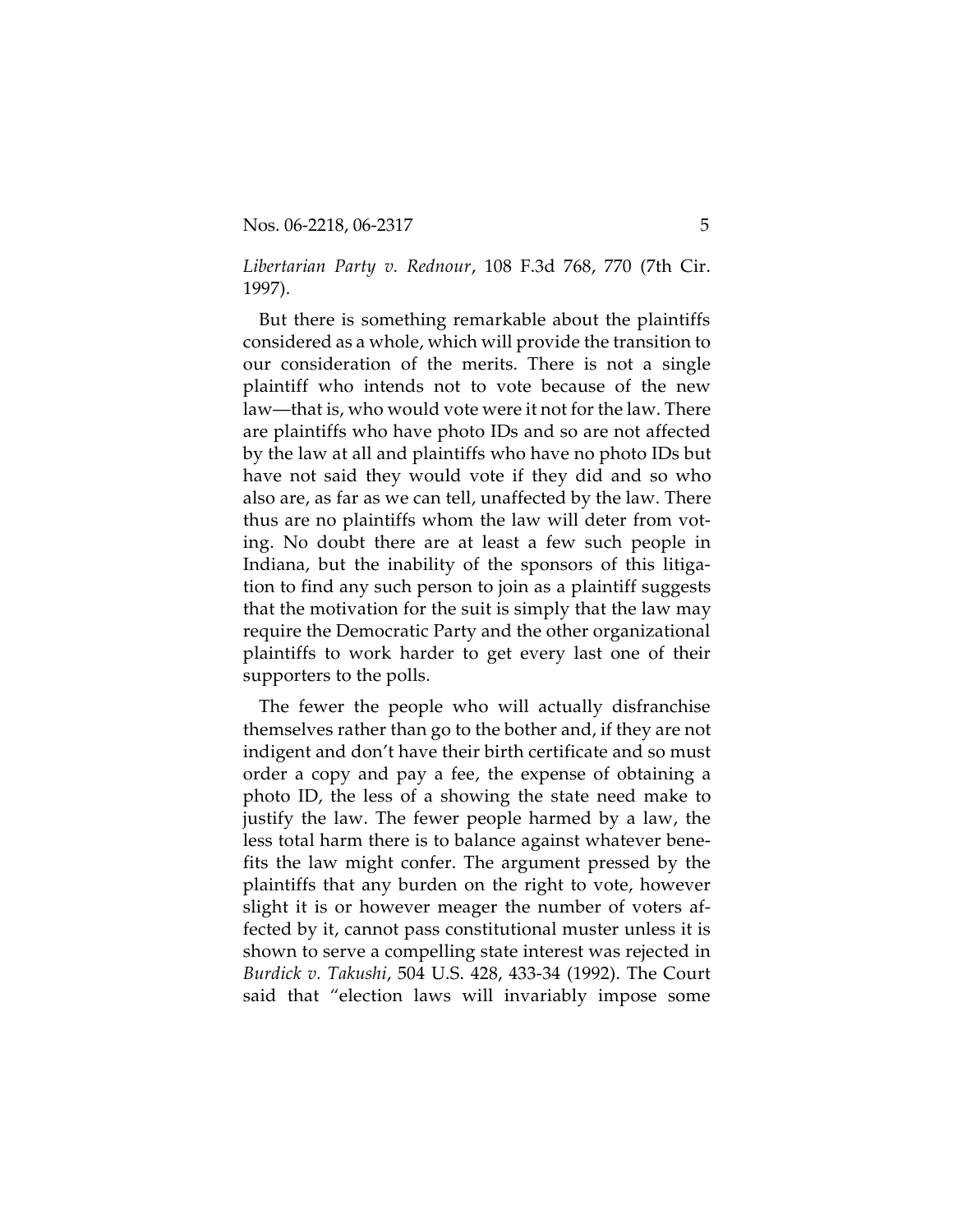burden upon individual voters. . . . [T]o subject every voting regulation to strict scrutiny and to require that the regulation be narrowly tailored to advance a compelling state interest, as petitioner suggests, would tie the hands of States seeking to assure that elections are operated equitably and efficiently." See also *Anderson v. Celebrezze*, 460 U.S. 780, 788-90 (1983), where the Court pointed to the need to "consider the character and *magnitude* of the asserted injury" (emphasis added); *Timmons v. Twin Cities Area New Party*, 520 U.S. 351, 358 (1997); *Storer v. Brown*, 415 U.S. 724, 730 (1974); *Schulz v. Williams*, 44 F.3d 48, 56 (2d Cir. 1994).

A strict standard would be especially inappropriate in a case such as this, in which the right to vote is on both sides of the ledger. See *Purcell v. Gonzalez*, 127 S. Ct. 5, 7 (2006) (per curiam); cf. *Burson v. Freeman*, 504 U.S. 191, 198, 206, 211 (1992). The Indiana law is not like a poll tax, where on one side is the right to vote and on the other side the state's interest in defraying the cost of elections or in limiting the franchise to people who really care about voting or in excluding poor people or in discouraging people who are black. The purpose of the Indiana law is to reduce voting fraud, and voting fraud impairs the right of legitimate voters to vote by diluting their votes dilution being recognized to be an impairment of the right to vote. *Purcell v. Gonzalez*, *supra*, 127 S. Ct. at 7; *Reynolds v. Sims*, 377 U.S. 533, 555 (1964); *Siegel v. LePore*, 234 F.3d 1163, 1199 (11th Cir. 2000). On one side of the balance in this case is the effect of requiring a photo ID in inducing eligible voters to disfranchise themselves. That effect, so far as the record reveals, is slight. The principal evidence on which the plaintiffs relied to show that many voters would be disfranchised was declared by the district judge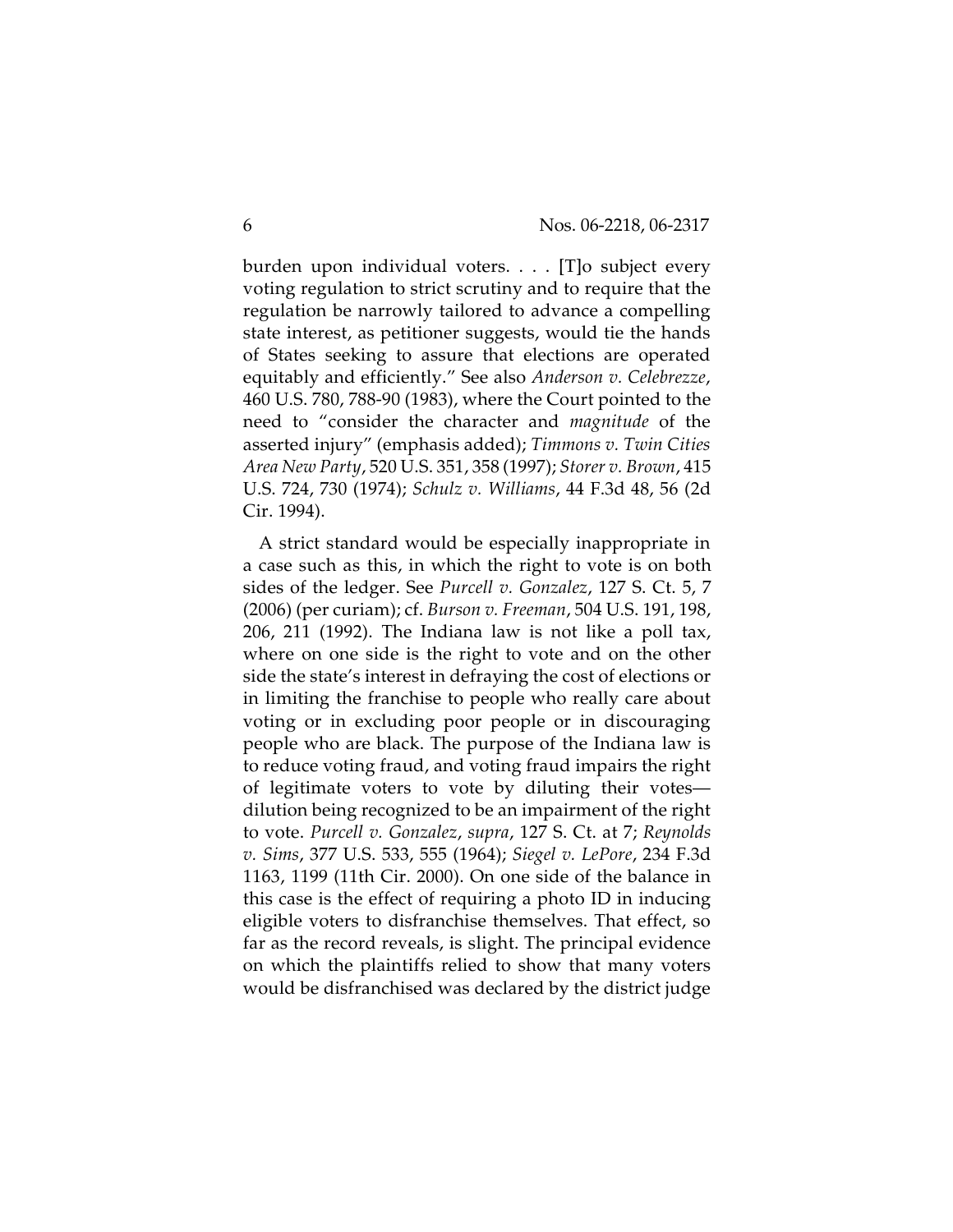to be "totally unreliable" because of a number of methodological flaws; and we accept her finding.

On the other side of the balance is voting fraud, specifically the form of voting fraud in which a person shows up at the polls claiming to be someone else—someone who has left the district, or died, too recently to have been removed from the list of registered voters, or someone who has not voted yet on election day. Without requiring a photo ID, there is little if any chance of preventing this kind of fraud because busy poll workers are unlikely to scrutinize signatures carefully and argue with people who deny having forged someone else's signature. The plaintiffs point out that voting fraud is a crime, see, e.g., Ind. Code 3-14-2-12, and they argue that the penalty (six months to three years in prison plus a fine of up to \$10,000, Ind. Code § 35-50-2-7) should suffice to deter the crime. They further note that as far as anyone knows, no one in Indiana, and not many people elsewhere, are known to have been prosecuted for impersonating a registered voter.

But the absence of prosecutions is explained by the endemic underenforcement of minor criminal laws (minor as they appear to the public and prosecutors, at all events) and by the extreme difficulty of apprehending a voter impersonator. He enters the polling place, gives a name that is not his own, votes, and leaves. If later it is discovered that the name he gave is that of a dead person, no one at the polling place will remember the face of the person who gave that name, and if someone did remember it, what would he do with the information? The impersonator and the person impersonated (if living) might show up at the polls at the same time and a confrontation might ensue that might lead to a citizen arrest or a call to the police who would arrive before the impersonator had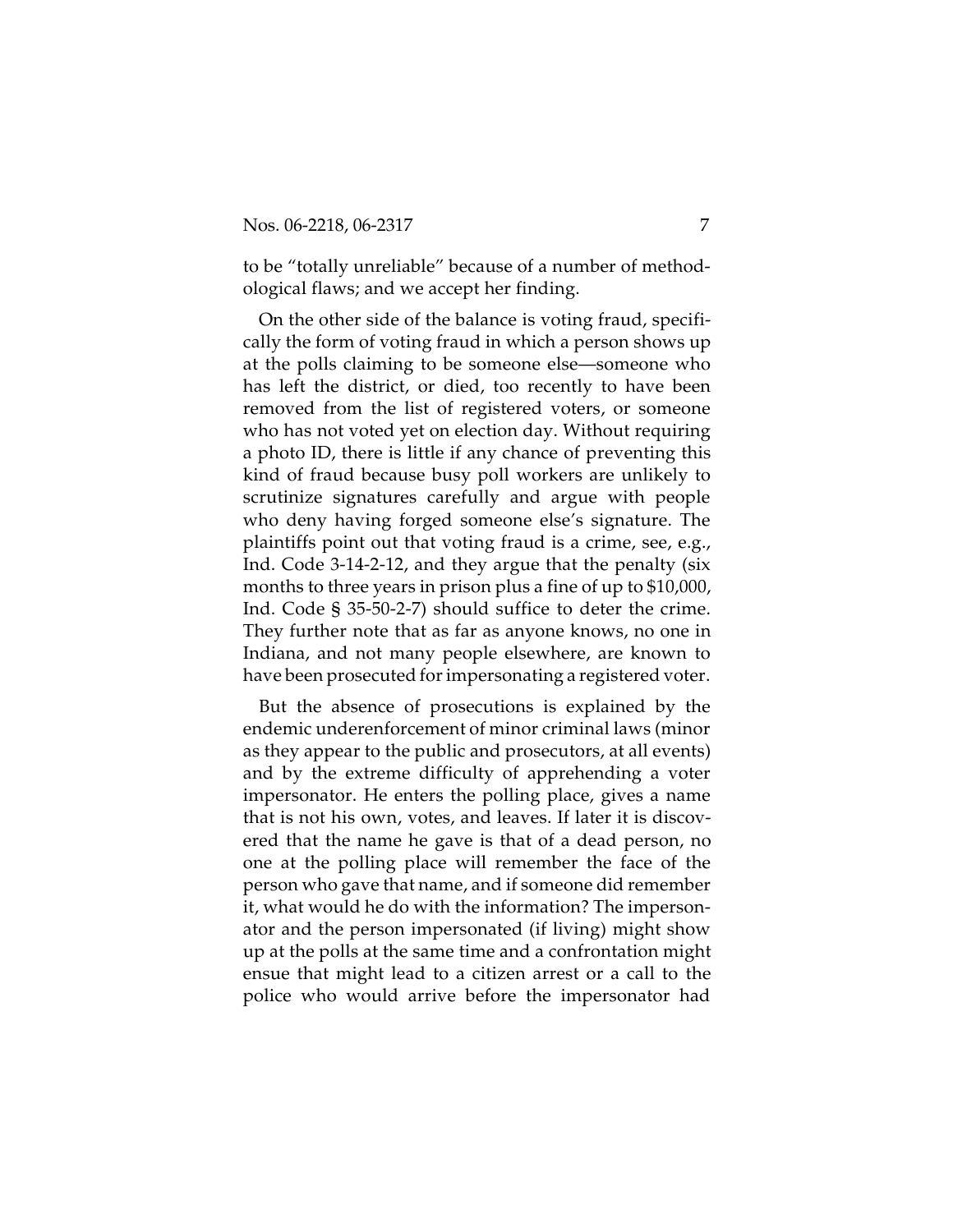fled, and arrest him. A more likely sequence would be for the impersonated person to have voted already when the impersonator arrived and tried to vote in his name. But in either case an arrest would be most unlikely (and likewise if the impersonation were discovered or suspected by comparing signatures, when that is done), as the resulting commotion would disrupt the voting. And anyway the impersonated voter is likely to be dead or in another district or precinct or to be acting in cahoots with the impersonator, rather than to be a neighbor (precincts are small, sometimes a single apartment house). One response, which has a parallel to littering, another crime the perpetrators of which are almost impossible to catch, would be to impose a very severe criminal penalty for voting fraud. Another, however, is to take preventive action, as Indiana has done by requiring a photo ID.

The plaintiffs argue that while vote fraud by impersonation may be a problem in other states, it is not in Indiana, because there are no reports of such fraud in that state. But that lacuna may reflect nothing more than the vagaries of journalists' and other investigators' choice of scandals to investigate. Some voter impersonation has been found (though not much, for remember that it is difficult to detect) in the states that have been studied, and those states do not appear to be on average more "dishonest" than Indiana; for besides the notorious examples of Florida and Illinois, they include Michigan, Missouri, and Washington (state). Indirect evidence of such fraud, or at least of an acute danger of such fraud, in Indiana is provided by the discrepancy between the number of people listed on the registered-voter rolls in the state and the substantially smaller number of people actually eligible to vote. The defendants' expert estimated that the registration rolls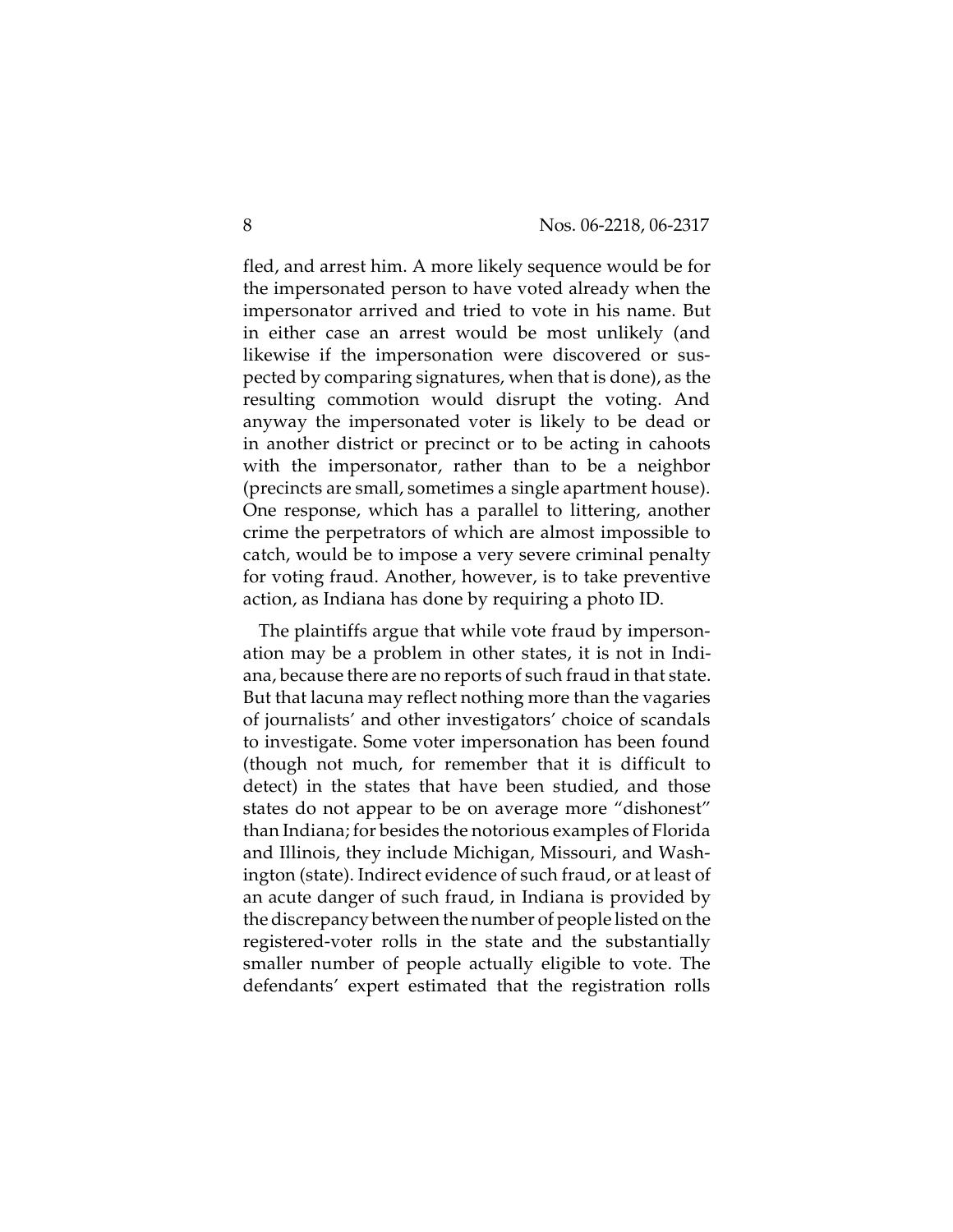contained 1.3 million more names than the eligible voters in Indiana. This seems too high, but the plaintiffs' expert acknowledged that the rolls are inflated. How many impersonations there are we do not know, but the plaintiffs have not shown that there are fewer impersonations than there are eligible voters whom the new law will prevent from voting.

The plaintiffs point out that the National Voter Registration Act of 1993, 42 U.S.C. § 1973gg-6(a)(4), requires all states to purge their registration rolls of ineligible voters. See also the Help American Vote Act, 42 U.S.C. § 15301, particularly  $\S$  15483(a)(4)(B). The purge has not yet been completed in Indiana. One thing that is slowing it down is that removing a name from the voter registration roll requires notice to a registered voter whose address appears from postal records to have changed, and only if a voter fails to respond to the notice and fails to vote in two successive federal elections can the state remove him from the rolls. 42 U.S.C. §§ U.S.C. §1973gg-6(c), (d). And when the purge *is* completed, it is likely to eliminate many more eligible voters than the new Indiana law will do, cf. Jeffrey A. Blomberg, "Note: Protecting the Right Not to Vote From Voter Purge Statutes," 64 *Fordham L. Rev*. 1015, 1016-17 (1995), yet provide only a short-term solution, since as soon as the purge is complete the inflation of the registration rolls will recommence.

The plaintiffs complain that the new Indiana law is underinclusive because it fails to require absentee voters to present photo IDs. But how would that work? The voter could make a photocopy of his driver's license or passport or other government-issued identification and include it with his absentee ballot, but there would be no way for the state election officials to determine whether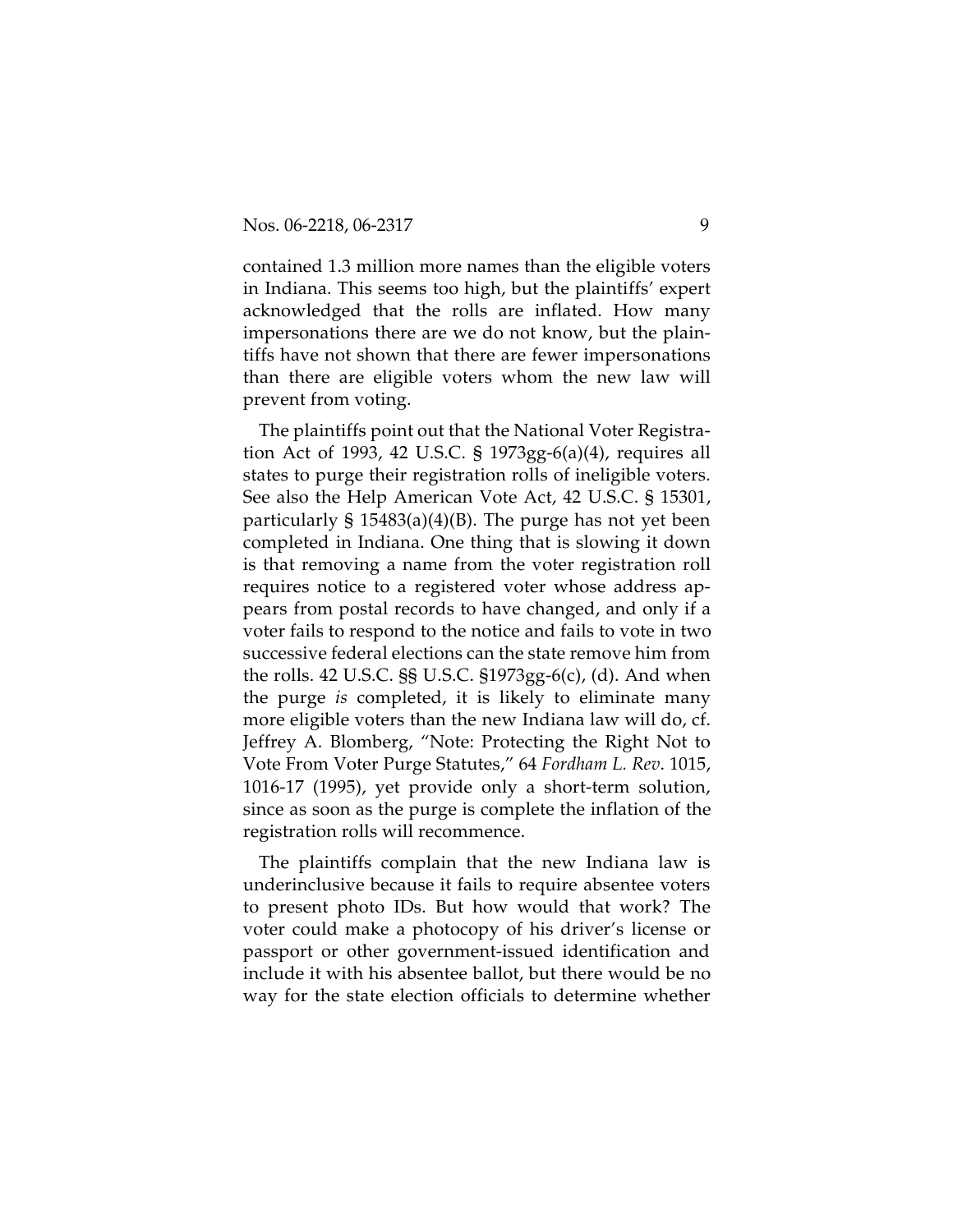the photo ID actually belonged to the absentee voter, since he wouldn't be presenting his face at the polling place for comparison with the photo. Cf. *Griffin v. Roupas, supra*, 385 F.3d at 1130-31.

Perhaps the Indiana law can be improved—what can't be?—but the details for regulating elections must be left to the states, pursuant to Article I, section 4, of the Constitution, which provides that "the times, places and manner of holding elections for Senators and Representatives, shall be prescribed in each state by the legislature thereof; but the Congress may at any time by law make or alter such regulations, except as to the places of choosing Senators." "To deem ordinary and widespread burdens like these severe would subject virtually every electoral regulation to strict scrutiny, hamper the ability of States to run efficient and equitable elections, and compel federal courts to rewrite state electoral codes. The Constitution does not require that result, for it is beyond question 'that States may, and inevitably must, enact reasonable regulations of parties, elections, and ballots to reduce election- and campaign-related disorder.' " *Clingman v. Beaver*, 544 U.S. 581, 593 (2005), quoting the *Timmons* case cited earlier; see also *Anderson v. Celebrezze, supra*, 460 U.S. at 788; *Griffin v. Roupas*, *supra*, 385 F.3d at 1130-31.

Regarding the plaintiffs' other arguments, we have nothing to add to the discussion by the district judge. The judgment for the defendants is

AFFIRMED.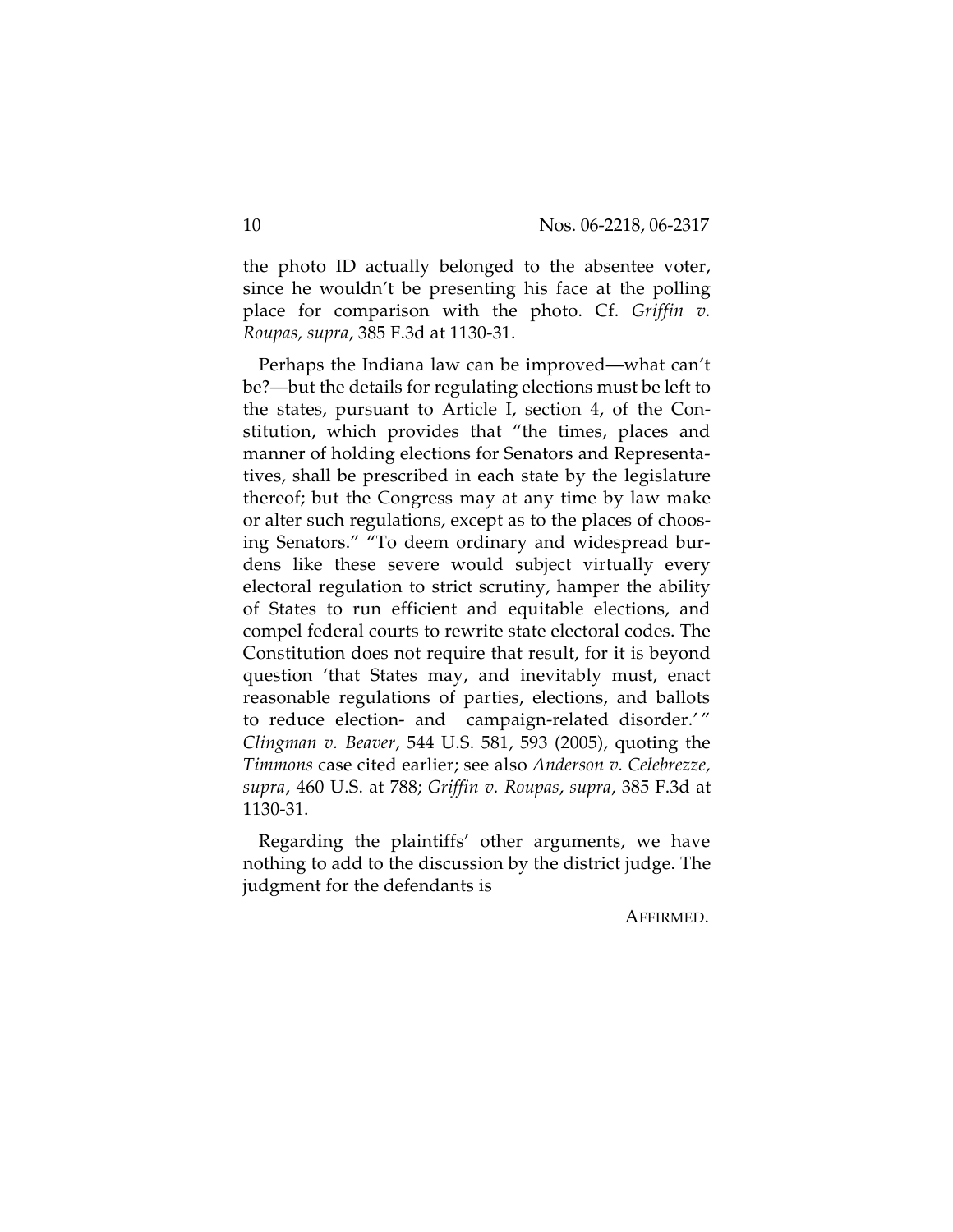EVANS, *Circuit Judge*, dissenting. Let's not beat around the bush: The Indiana voter photo ID law is a not-toothinly-veiled attempt to discourage election-day turnout by certain folks believed to skew Democratic. We should subject this law to strict scrutiny—or at least, in the wake of *Burdick v. Takushi*, 504 U.S. 428 (1992), something akin to "strict scrutiny light"—and strike it down as an undue burden on the fundamental right to vote.

The percentage of eligible voters participating in elections has, for many years, been on a downward trajectory. With that being the case, one would think states should be looking for creative ways (like allowing people to vote at places they frequent and are familiar with, like shopping malls rather than basements of fire stations) to increase voter participation. Yet, the Indiana law we sanction today does just the opposite. Constricting the franchise in a democratic society, when efforts should be instead undertaken to expand it, is not the way to go.

The fig leaf of respectability providing the motive behind this law is that it is necessary to prevent voter fraud—a person showing up at the polls pretending to be someone else. But where is the evidence of that kind of voter fraud in this record? Voting fraud is a crime (punishable by up to 3 years in prison and a fine of up to \$10,000 in Indiana) and, at oral argument, the defenders of this law candidly acknowledged that no one—in the history of Indiana—had ever been charged with violating that law. Nationwide, a preliminary report to the U.S. Election Assistance Commission has found little evidence of the type of polling-place fraud that photo ID laws seek to stop. If that's the case, where is the justification for this law? Is it wise to use a sledgehammer to hit either a real or imaginary fly on a glass coffee table? I think not.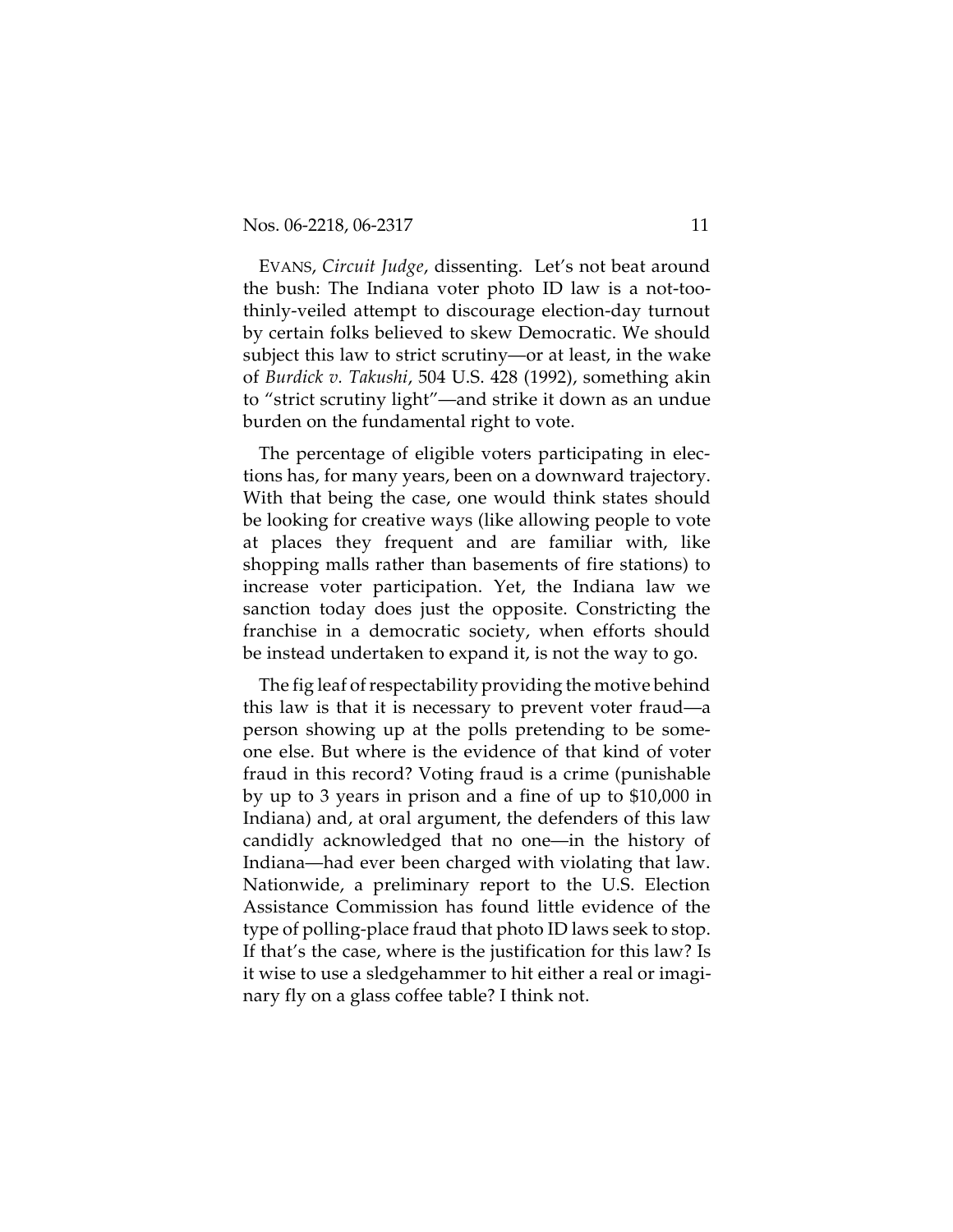Indiana law provides that a voter shall be challenged at the poll and required to vote only by provisional ballot if: (1) "the voter is unable or declines to present the Proof of Identification or (2) a member of the precinct election board determines that the Proof of Identification provided by the voter does not qualify as Proof of Identification under the law. "Proof of Identification" is defined as a document that satisfies all the following:

- (1) The document shows the name of the individual to whom the document was issued, and the name conforms to the name in the individual's voter registration record.
- (2) The document shows a photograph of the individual to whom the document was issued.
- (3) The document includes an expiration date, and the document:
	- (A) is not expired; or
	- (B) expired after the date of the most recent general election.
- (4) The document was issued by the United States or the State of Indiana.

The potential for mischief with this law is obvious. Does the name on the ID "conform" to the name on the voter registration list? If the last name of a newly married woman is on the ID but her maiden name is on the registration list, does it conform? If a name is misspelled on one—Schmit versus Schmitt—does it conform? If a "Terence" appears on one and a shortened "Terry" on the other, does it conform?

But these are perhaps minor concerns. The real problem is that this law will make it significantly more difficult for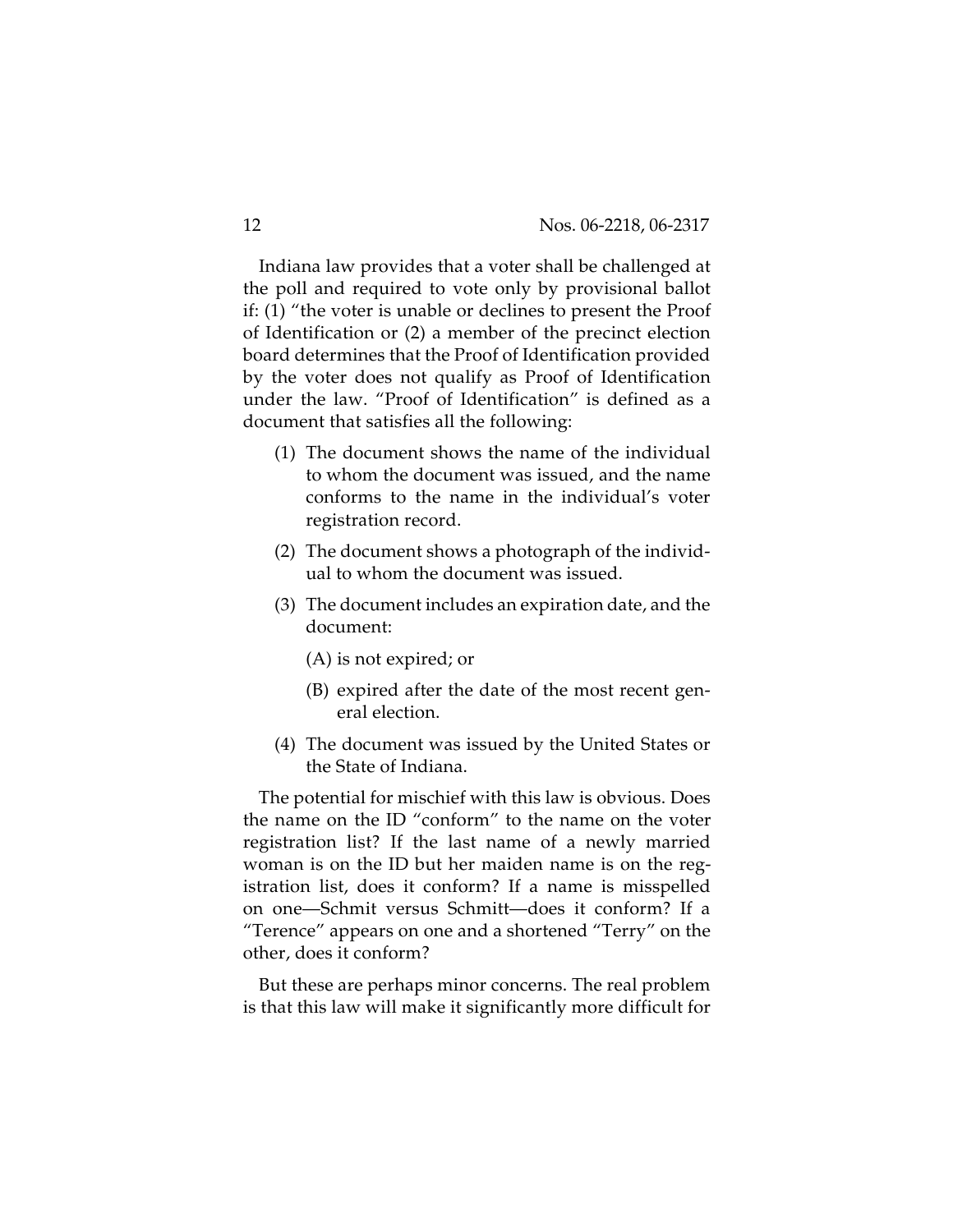some eligible voters—I have no idea how many, but 4 percent is a number that has been bandied about—to vote. And this group is mostly comprised of people who are poor, elderly, minorities, disabled, or some combination thereof. I would suspect that few, if any, in this class have passports (which cost in the neighborhood of \$100), and most don't have drivers licenses (who needs a drivers license if you don't drive a car?) or state-issued ID cards which require valid (certified) birth certificates. And it's not particularly easy for a poor, elderly person who lives in South Bend, but was born in Arkansas, to get a certified copy of his birth certificate.

Now I certainly agree with my brother Posner that "it is exceedingly difficult to maneuver in today's America without a photo ID." But Indiana's law mostly affects those who, for various reasons, lack any real maneuverability at all. And lest one thinks that those who have maneuverability are immune from running into trouble with this law, consider this anecdotal tidbit.

The *Washington Post* (Nov. 3, 2006) reported that on Indiana's primary election day, Rep. Julia Carson<sup>1</sup> shoved her congressional identification card in a pocket, ran out of her house and raced down the street to be at her polling site when it opened at 6 a.m. Carson, seeking to represent an Indianapolis district for a sixth term, showed the card to a poll worker, who said it was unacceptable under a

<sup>&</sup>lt;sup>1</sup> Ultimately, Carson, a Democrat, won her seat with a 54-46 advantage over her Republican opponent. Although it was not in the Hoosier state, Mark Sanford, the Republican governor of South Carolina, was prevented from voting last month when he showed up at his polling station without the correct ID to vote.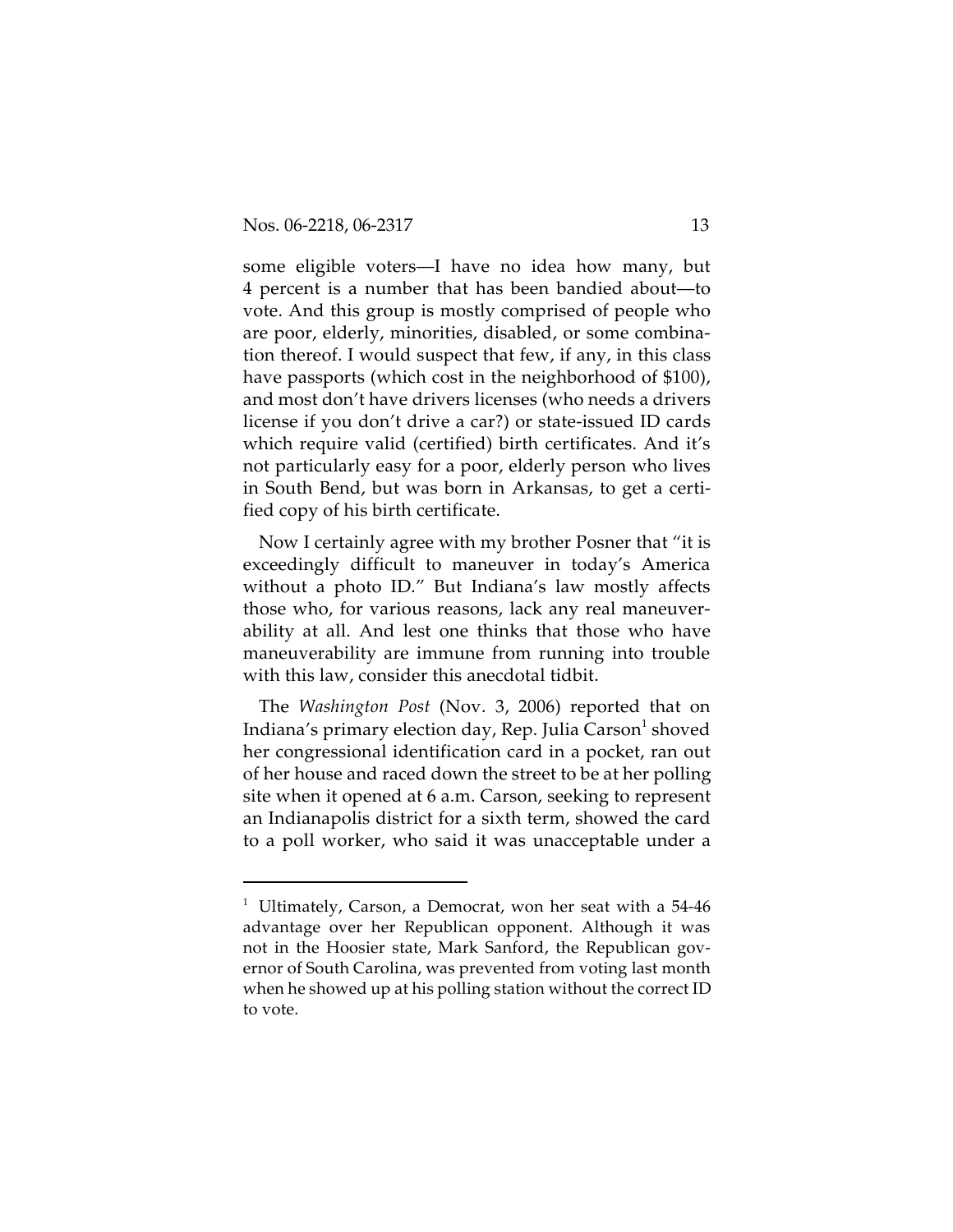new state law that requires every voter to show proof of identity with a certain type of photo ID. But Carson, after being turned away, went home and later returned to their polling places to cast her vote. Would most people, especially those without a vested interest in the system, do the same thing? I doubt it.

I believe that most of the problems with our voting system—like deceased persons or felons on registration rolls, machines that malfunction, and confusing ballots (think butterfly)—are suggestive of mismanagement, not electoral wrongdoing. And I recognize that there is, and perhaps there may always be, a fundamental tension between claims of voter fraud and fears of disenfranchisement. But Indiana's law, because it allows nothing except a passport or an Indiana ID card to prove that a potential voter is who he says he is, tips far too far in the wrong direction.

*Burdick*, which concerned a challenge to a Hawaii law that did not require the counting of write-in votes, put to rest the notion that strict scrutiny applies to every law that imposes a burden on the right to vote. As the Court observed:

[T]o subject every voting regulation to strict scrutiny and to require that the regulation be narrowly tailored to advance a compelling state interest . . . would tie the hands of States seeking to assure that elections are operated equitably and efficiently . . . .

Instead, . . . [a] court considering a challenge to a state election law must weigh "the character and magnitude of the asserted injury to the rights protected by the First and Fourteenth Amendments that the plaintiff seeks to vindicate" against "the precise inter